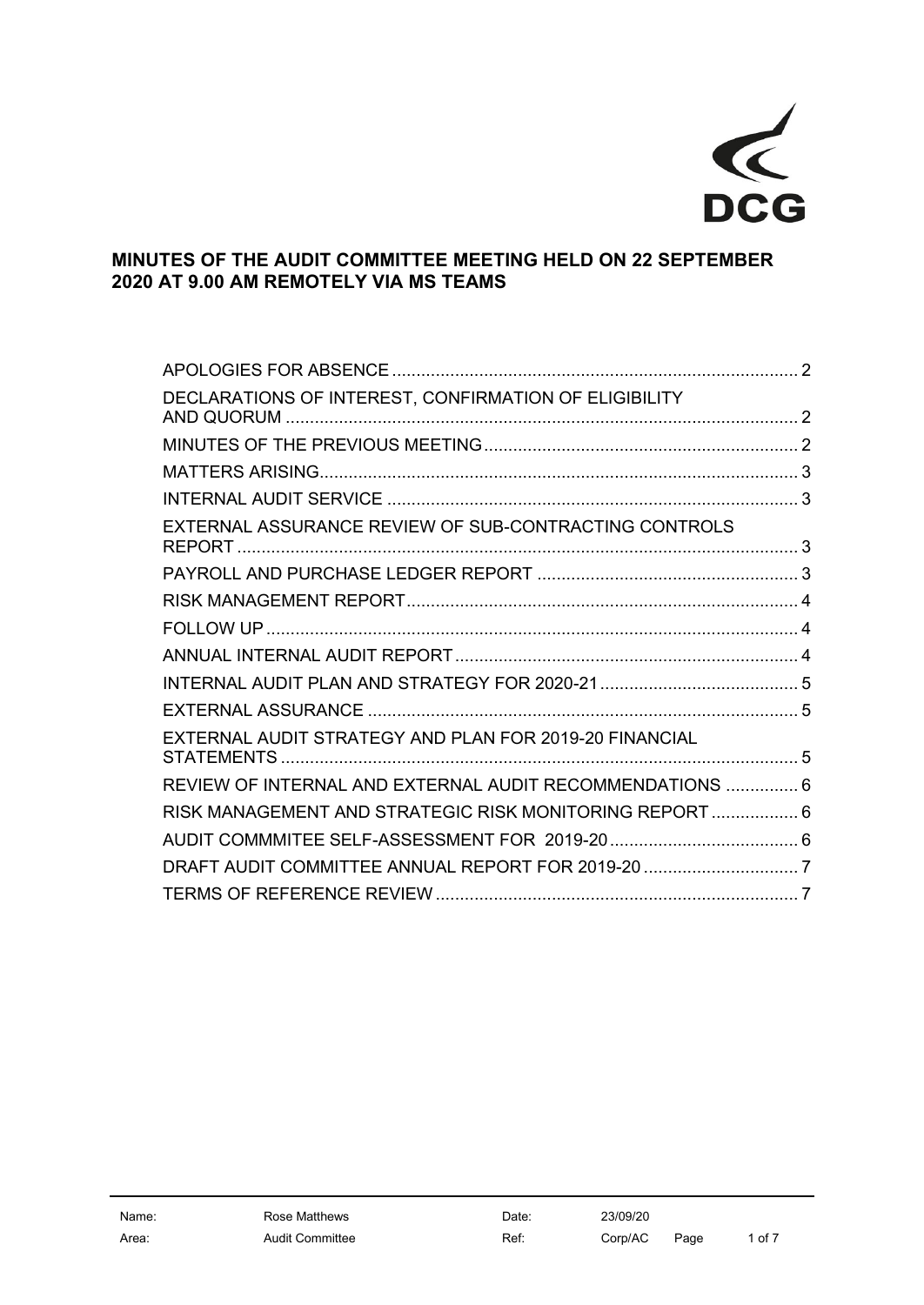

Present: Kevin Slack (Chair), Hazel Clint, Mike Kapur, Rosslyn Green

In attendance: Richard Eaton (CFO) Michael Ford (DPO) Heather Simcox (Deputy CEO) Jonathan Creed (ICCA – Internal Auditors) Sam Lifford (BDO – External Auditors) – private session onwards Rose Matthews (Clerk)

An annual training session took place for Committee members, which included a focus on the updated Post-16 Audit Code of Practice, Fraud and Irregularity and the Higher Education Audit Committees Code of Practice.

The Committee acknowledged work had already been undertaken with regard to fraud prevention measures and noted further work was already underway.

It was agreed to invite The Director of Curriculum Performance and Higher Education and the Director of Higher Education to the next meeting to provide a summary of reporting mechanisms for higher education, along with an overview of the HE Risk Register.

Further consideration should be given to a Non-Audit Services Policy.

Members discussed alternative forms of evaluating Board effectiveness and agreed to hold a members' only session as part of the next cycle.

Prior to commencing formal business, Governors met in private with the representatives from ICCA and BDO.

<span id="page-1-1"></span><span id="page-1-0"></span>

|          | <b>PART ONE - GENERAL MINUTES</b>                                                           | Action | Date |
|----------|---------------------------------------------------------------------------------------------|--------|------|
| 01/20-21 | <b>APOLOGIES FOR ABSENCE</b>                                                                |        |      |
|          | There were no apologies for absence.                                                        |        |      |
| 02/20-21 | DECLARATIONS OF INTEREST, CONFIRMATION OF<br><b>ELIGIBILITY AND QUORUM</b>                  |        |      |
|          | All members were eligible and the meeting was<br>confirmed to be quorate.                   |        |      |
|          | There were no new declarations.                                                             |        |      |
| 03/20-21 | <b>MINUTES OF THE PREVIOUS MEETING</b>                                                      |        |      |
|          | <b>RESOLVED:</b> The minutes of the meeting held on<br>16 June 2020 were formally approved. |        |      |

<span id="page-1-2"></span>

| Name: | Rose Matthews   | Date: | 23/09/20 |      |        |
|-------|-----------------|-------|----------|------|--------|
| Area: | Audit Committee | Ref:  | Corp/AC  | Page | 2 of 7 |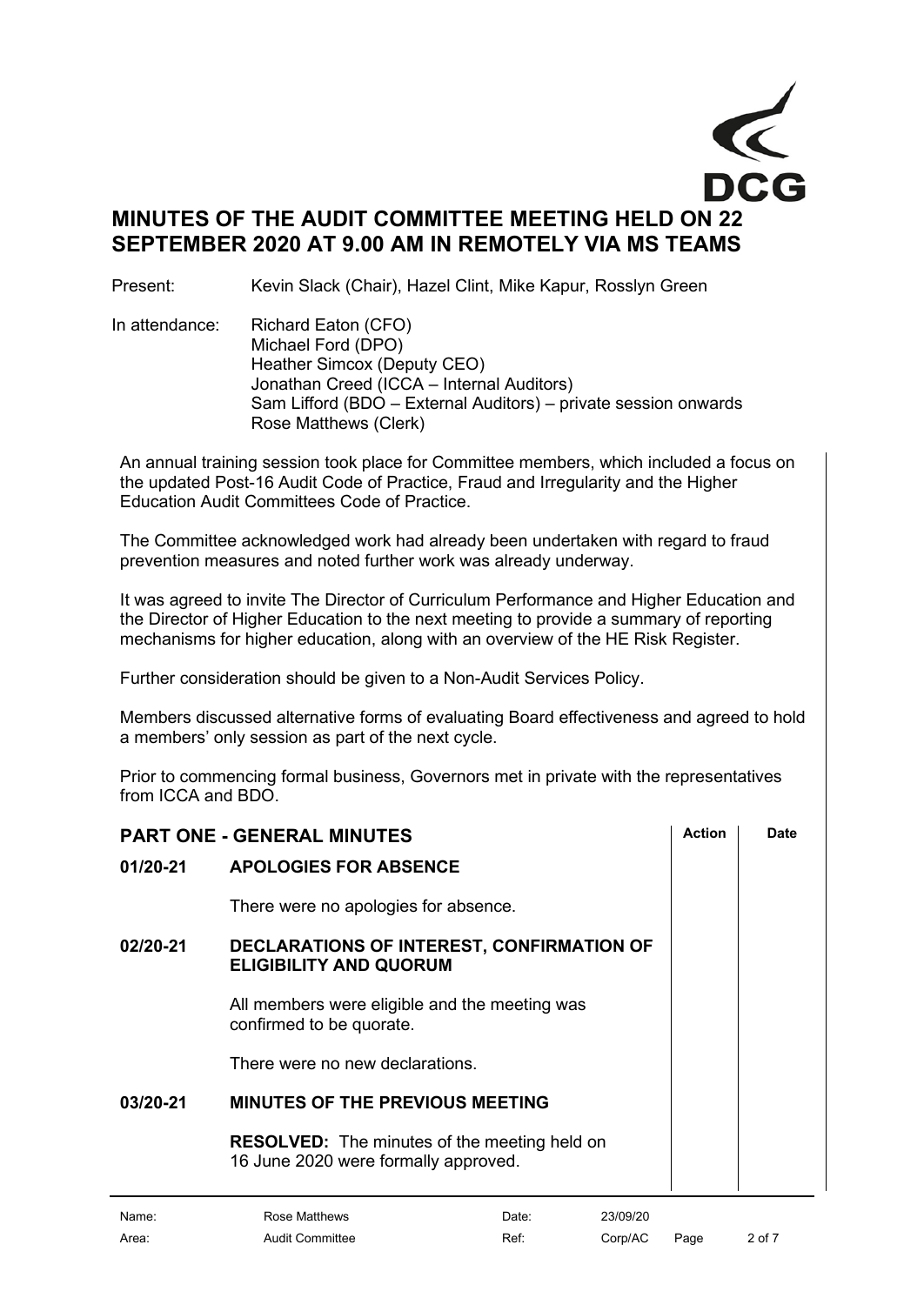# <span id="page-2-0"></span>**04/20-21 MATTERS ARISING**

- 63/19-20.1 The Director of HR had provided a summary report identifying the wider methods of performance management within the Group.
- 65/19-20 The Internal Audit Plan and Strategy for 2020-21 was on the agenda for later in the meeting.
- 66/19-20 Sam Lifford, Director for External Auditors, BDO confirmed the requirements for the subsidiaries would be addressed as part of their fieldwork.
- 69/19-20 The Travel and Subsistence Policy, Procurement Regulations and Tendering Procedures were approved at the Corporation meeting in July 2020.

#### **05/20-21 INTERNAL ASSURANCE**

<span id="page-2-1"></span>The Internal Assurance Plan progress was shared with the Committee and discussed.

#### **06/20-21.1 INTERNAL AUDIT SERVICE EXTERNAL ASSURANCE REVIEW OF SUB-CONTRACTING CONTROLS REPORT**

<span id="page-2-2"></span>Jonathan Creed, of internal auditors, ICCA presented the External Assurance Review of the Sub-contracting Controls Report.

As a requirement of the ESFA, ICCA undertook an audit of the Group's controls, established to manage its subcontracted provision in 2019-20.

The review included all aspects of the ESFA's External Assurance Review of Sub-contracting Controls, alongside reviewing recommendations from the prior year.

The report summarised compliance and identified two recommendations.

The external assurance certificate was issued in July 2020 and has been sent onto the ESFA.

# **07/20-21.2 PAYROLL AND PURCHASE LEDGER REPORT**

<span id="page-2-3"></span>Jonathan Creed discussed the Payroll and Purchase Ledger Report.

The objective of the audit was to provide independent assurance the College had maintained effective control over the Payroll and Purchase Ledger, which are operating 'remotely' during COVID-19 restrictions.

The report provided substantial assurance with adequate design with no recommendations due to the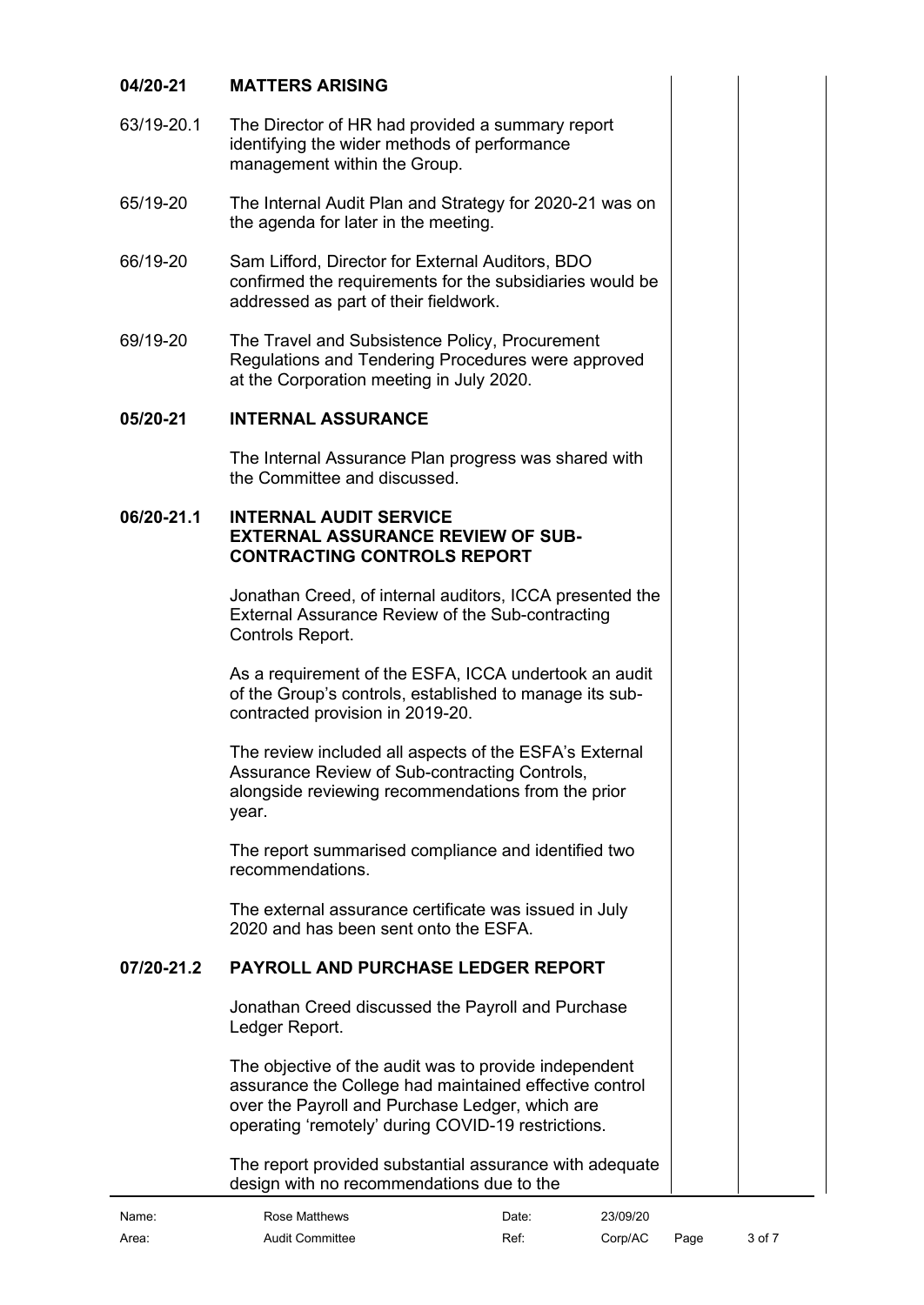recommendations of the HR and Payroll Report presented to the Committee in March 2020 being implemented quickly by the CFO.

#### **08/20-21.3 RISK MANAGEMENT REPORT**

<span id="page-3-0"></span>The Risk Management Report was presented by ICCA.

The overall scope was to provide assurance the College had effective risk management and assurance reporting arrangements in place.

The report provided substantial assurance with one recommendation.

The Internal Auditor commended the Group on its comprehensive risk management framework, which is rarely seen at colleges of a similar size and complexity and the amount of management resource it dedicates to risk.

The Committee Chair questioned if management were devoting too much resource to this area. They were assured of the importance of the risk register, which acted as a reminder of the key risks facing the Group, but also the objectivity through Michael Ford's involvement in risk.

# **09/20-21.4 FOLLOW UP**

<span id="page-3-1"></span>Following on from the verbal update provided at the last meeting, the Follow up Report was presented by Jonathan Creed.

The report provided substantial assurance, with 19 of the 21 recommendations fully implemented. There were two recommendations partially implemented that would be carried forward to 2020-21.

# **10/20-21 ANNUAL INTERNAL AUDIT REPORT**

<span id="page-3-2"></span>Jonathan Creed, of internal auditors ICCA, presented the Internal Audit Report for 2019-20.

The report summarised the internal audit work carried out over the academic year. The Internal Auditors were satisfied that sufficient internal audit work had been undertaken to allow an opinion to be given on the adequacy and effectiveness of the governance, risk management and systems of internal control.

Based on the work undertaken during the year and the implementation of previous internal audit recommendations, they provided reasonable assurance that controls were operating adequately and effectively and any breakdown identified was not material.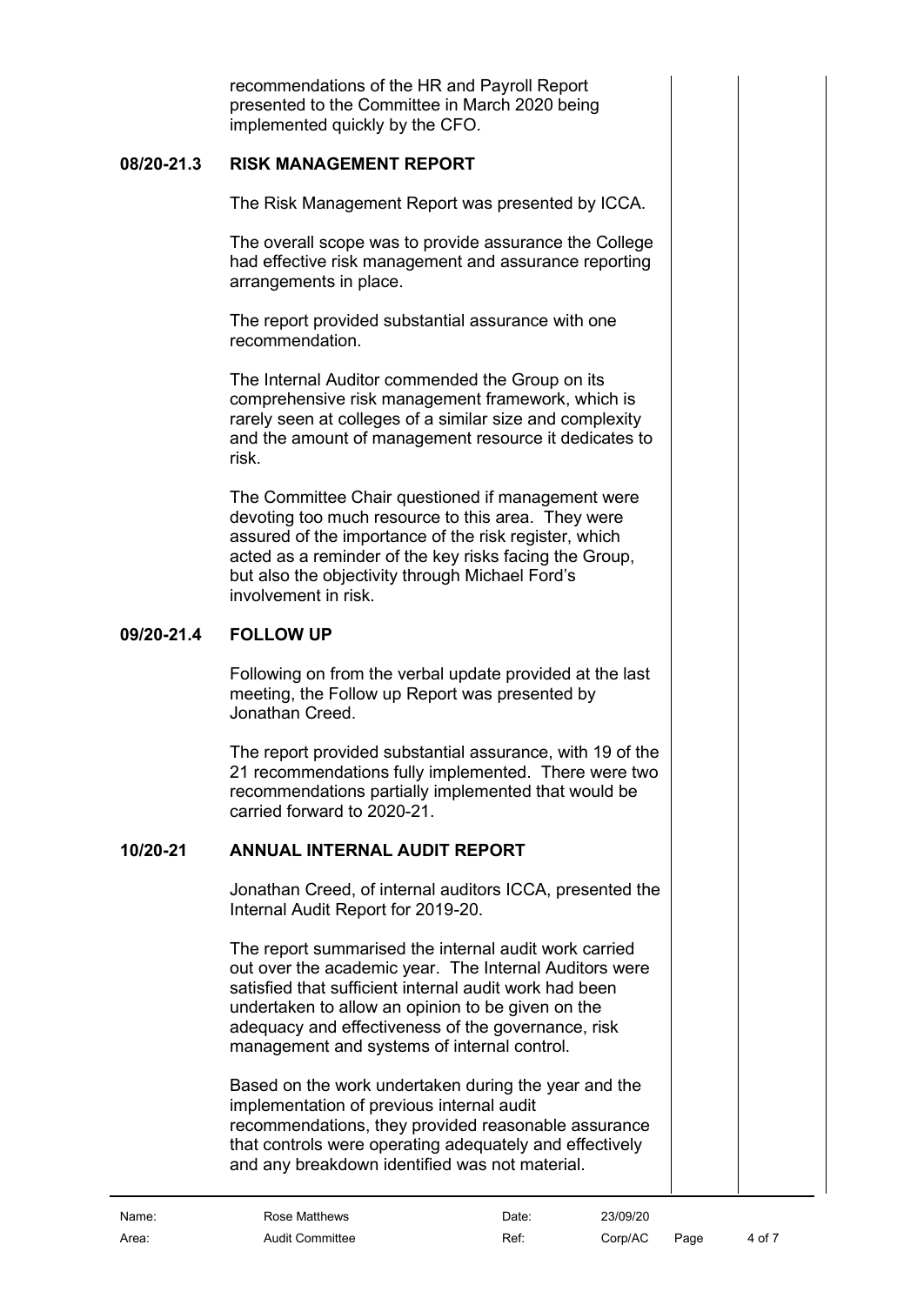<span id="page-4-2"></span><span id="page-4-1"></span><span id="page-4-0"></span>

|          | It was noted changes were made to the original<br>schedule, with the addition of the key controls audit and<br>risk management audits. However, no additional days<br>were commissioned from the original plan.                                                  |           |          |
|----------|------------------------------------------------------------------------------------------------------------------------------------------------------------------------------------------------------------------------------------------------------------------|-----------|----------|
|          | Overall assessments for the year were summarised.                                                                                                                                                                                                                |           |          |
| 11/20-21 | <b>INTERNAL AUDIT PLAN AND STRATEGY FOR 2020-</b><br>21                                                                                                                                                                                                          |           |          |
|          | The Internal Auditors, ICCA presented the final Internal<br>Audit Plan for 2020-21 and updated Strategy 2021-22,<br>which had been developed in conjunction with the<br>Group's management team.                                                                 |           |          |
|          | The Chair questioned if there were enhanced risks due<br>to remote working and whether a focus on GDPR was<br>required.                                                                                                                                          |           |          |
|          | Jonathan Creed clarified that GDPR related to sharing<br>data and with secure IT systems there had been no<br>evidence of enhanced weaknesses around data<br>protection.                                                                                         |           |          |
|          | The CFO said the risk was in relation to what is shared<br>electronically and the College had been retraining people<br>on what can and can't be shared.                                                                                                         |           |          |
|          | Mike Kapur queried the 'track and trace' tracking of<br>visitors to site and if this was being retained for 21 days.<br>He asked how the Board could seek assurance this was<br>happening effectively.                                                           |           |          |
|          | The Deputy Chief Executive confirmed the Head of<br>Health and Safety has a process in place and there was<br>no undue concern on the management's part. However,<br>it was agreed to follow up on this and report back to the<br>Committee at the next meeting. | MF        | 24/11/20 |
|          | Hazel Clint, the Lead Governor for Health and Safety<br>also agreed to follow up at her next meeting with the<br>Head of Health and Safety.                                                                                                                      |           |          |
|          | APPROVED: The Committee agreed to recommend<br>the Internal Audit Plan and Strategy to the<br>Corporation for approval at its meeting on 19<br>October 2020.                                                                                                     | <b>KS</b> | 19/10/20 |
| 12/20-21 | <b>EXTERNAL ASSURANCE</b><br><b>EXTERNAL AUDIT STRATEGY AND PLAN FOR 2019-</b><br><b>20 FINANCIAL STATEMENTS</b>                                                                                                                                                 |           |          |
|          | Sam Lifford of External Auditors, BDO, provided a verbal<br>update to the Committee.                                                                                                                                                                             |           |          |
|          |                                                                                                                                                                                                                                                                  |           |          |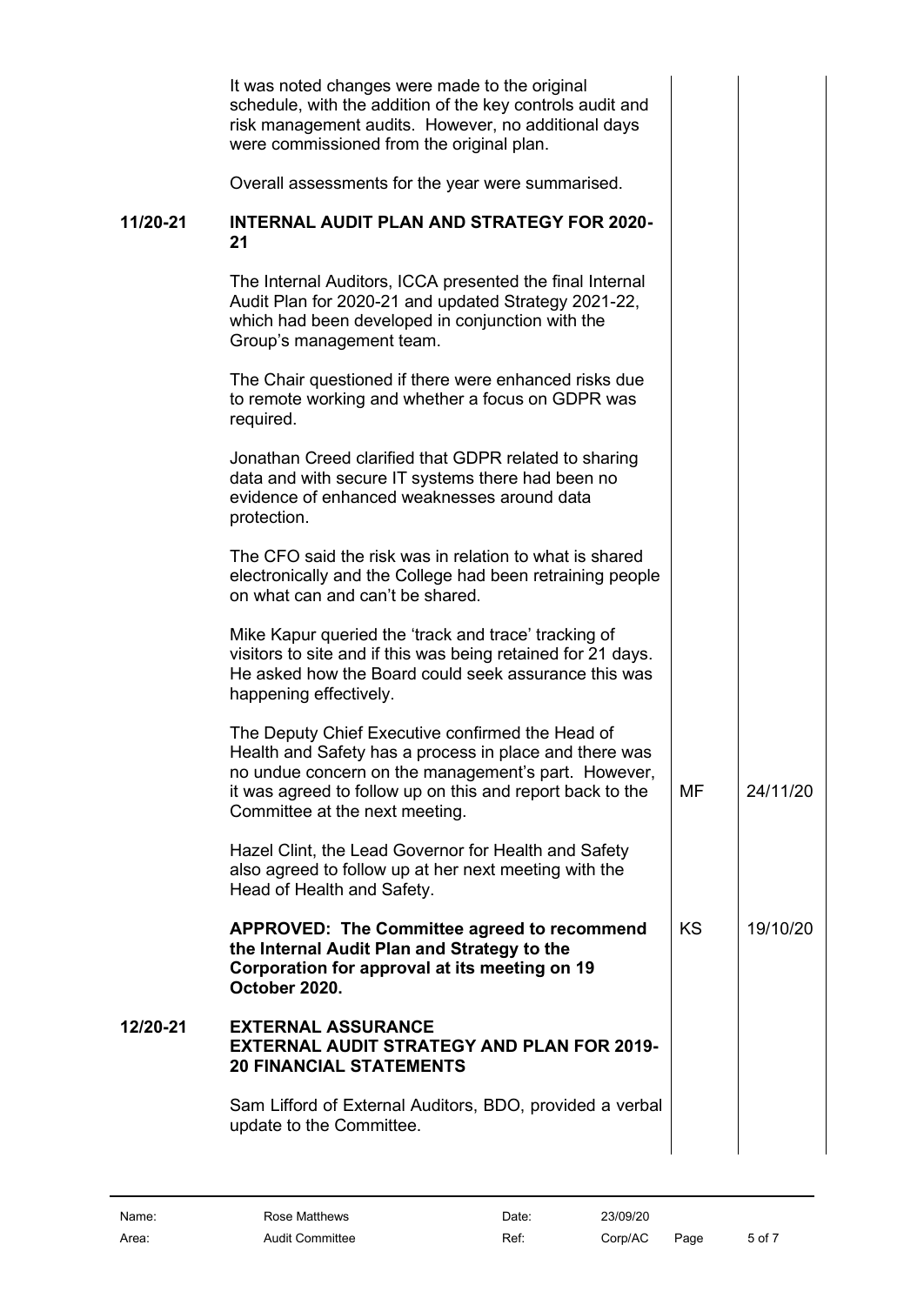<span id="page-5-2"></span><span id="page-5-1"></span><span id="page-5-0"></span>

|          | The Audit Planning visit had taken place and the audit was<br>on track. The audit deliverables were being collated by<br>the Financial and Corporate Services Accountant.                                                                              |           |          |
|----------|--------------------------------------------------------------------------------------------------------------------------------------------------------------------------------------------------------------------------------------------------------|-----------|----------|
|          | The audit was due to commence on 5 October remotely.                                                                                                                                                                                                   |           |          |
|          | There were no issues to date and the full findings would<br>be presented to the November meeting.                                                                                                                                                      |           |          |
|          | The CFO confirmed all was 'on-track' and he was still<br>working to a December deadline rather than the January<br>extension.                                                                                                                          |           |          |
| 13/20-21 | <b>REVIEW OF INTERNAL AND EXTERNAL AUDIT</b><br><b>RECOMMENDATIONS</b>                                                                                                                                                                                 |           |          |
|          | The Internal and External Recommendations Monitoring<br>Report was shared.                                                                                                                                                                             |           |          |
|          | Two recommendations from the Follow Up report have<br>been added and all will be reviewed by October half<br>term.                                                                                                                                     |           |          |
|          | Rosslyn Green asked if the report could be adapted to<br>include the level of risk attributed to the<br>recommendations. Michael Ford agreed to update.                                                                                                | <b>MF</b> | 24/11/20 |
| 14/20-21 | <b>RISK MANAGEMENT AND STRATEGIC RISK</b><br><b>MONITORING REPORT</b>                                                                                                                                                                                  |           |          |
|          | The Risk Management Report was shared with<br>Committee Members and 'high' priority risks identified as<br>detailed in the report and discussed in the meeting.                                                                                        |           |          |
|          | The risk around Covid-19 was highlighted, alongside the<br>mitigations in place. It was noted a weekly Covid-19<br>review group took place which all site leaders attended to<br>identify any lessons learned and positive trends across<br>all sites. |           |          |
|          | The risk in relation to Roundhouse Events had now been<br>closed off.                                                                                                                                                                                  |           |          |
|          | The Committee were appraised of two new litigation<br>claims.                                                                                                                                                                                          |           |          |
|          | There were no prevent or safeguarding instances to<br>report.                                                                                                                                                                                          |           |          |
| 15/20-21 | <b>AUDIT COMMMITEE SELF-ASSESSMENT FOR</b><br>2019-20                                                                                                                                                                                                  |           |          |
|          | The Clerk shared the key points from the Audit<br>Committee Self-Assessment survey during the summer.                                                                                                                                                  |           |          |